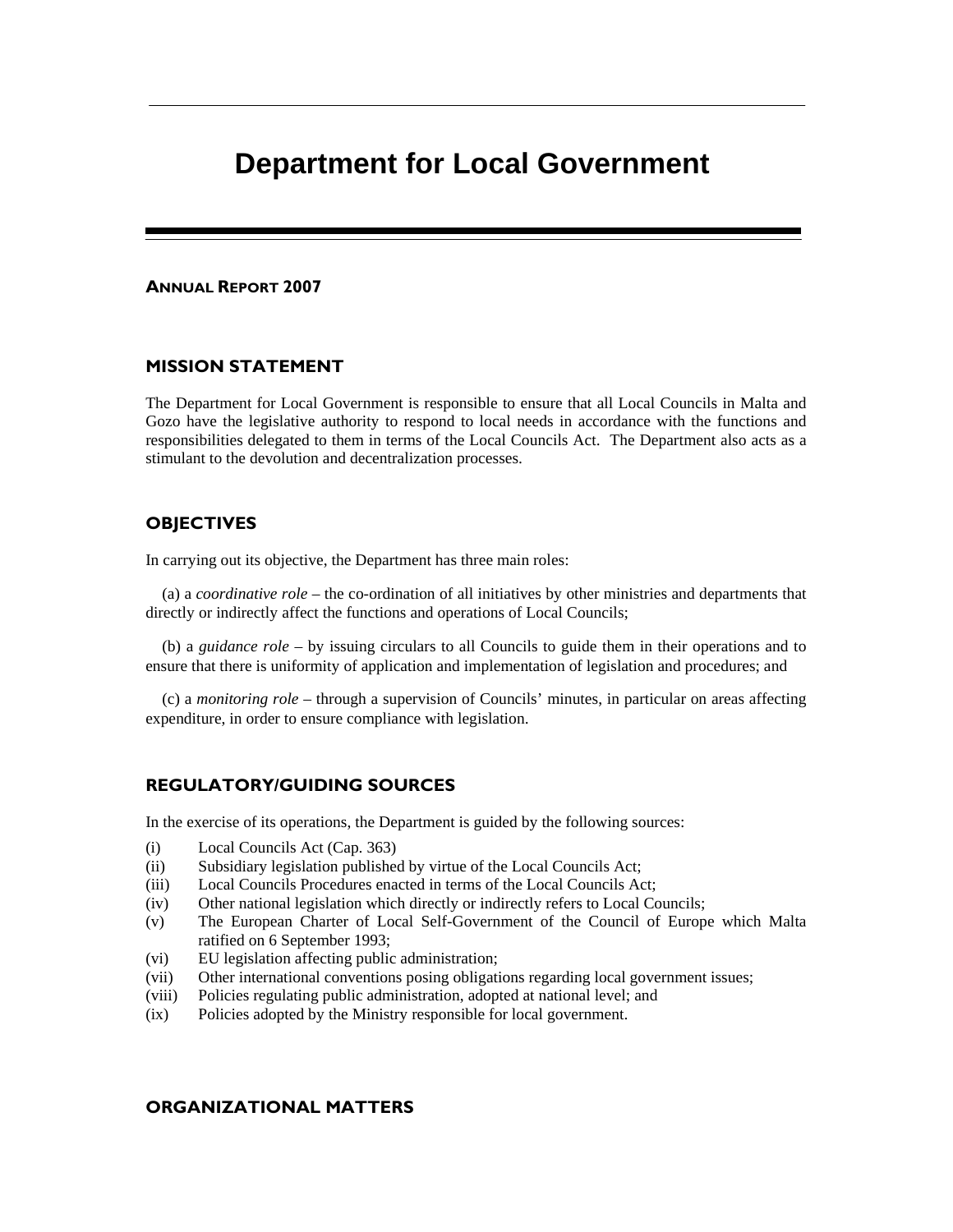### (a) Organizational set-up

The organizational chart below illustrates the current organizational set up of the Department for Local Government.



The Department's staff complement during 2007 consisted of 45 employees (including Field Service officers working in Gozo). In addition, the Department is also responsible for 137 IPSL workers assigned with Malta Local Councils and 30 assigned with Gozo Local Councils, ie a total of 212 employees.

During year under review, the Department's organizational set-up was strengthened with the engagement of the officer-in-charge and a clerk within the, Registry, Petitions Board, and another official who was assigned with the Field Services Unit. On the other hand, the post of EU Desk Officer and IT Co-ordinator remained vacant.

In its stated objectives of sustaining the administrative setup of key local government entities, two Department officials carried out duties with the Local Councils Association and another official was assigned as EU Project Manager with the Valletta Local Council.

#### (b) Personal Development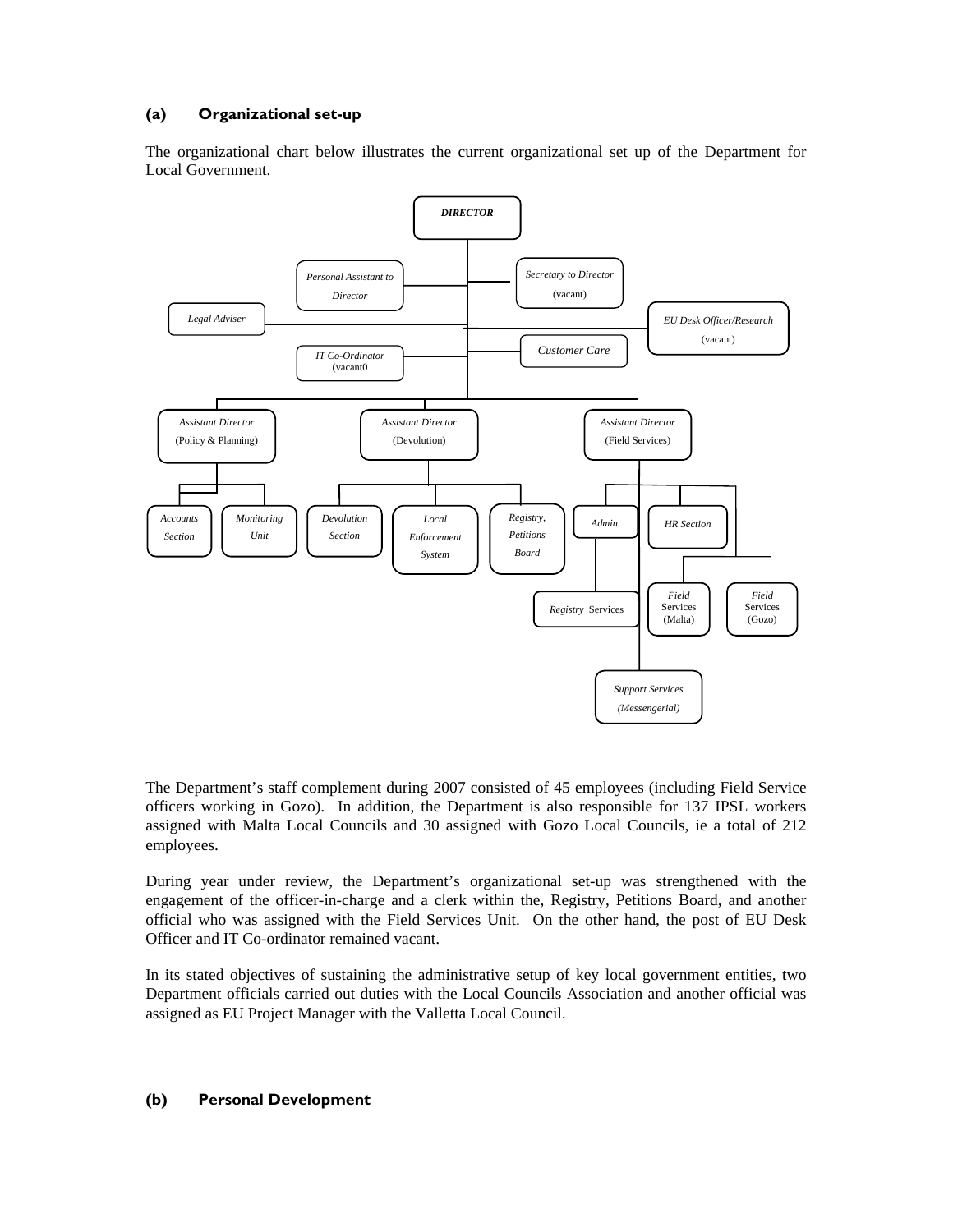Personal development is one of the core departmental values. For this reason, both internal as well as external training is given from time to all staff, whereas individual employees are given the necessary training to strengthen their competences in their given field of work. EU training was given to all senior management, whereas other employees attended SDO courses on various subjects.

Three employees continued with their university studies after being sponsored to do so by the SDO and the department. These officials are carrying out studies at Masters, BA( Hons) and certified courses from the University of Leicester and the University of Malta.

# FINANCIAL MATTERS

### (a) Financial allocation to Local Councils

The Department was responsible to allocate funds made available by central government to all the 68 Local Councils in accordance with the funding formula in the Tenth Schedule to the Local Councils Act. For financial year 2006/2007 (ending 31 March 2007), the sum allocated to Local Councils for their functions and operations was of  $\epsilon$  23.88 million (Lm 10.25 million). The sum for financial year 2007/2008 (starting 1April 2007), was increased to  $\in$  23.92 million (Lm 10.27 million). In addition, as a result of the assignment of IPSL and former WSC worker, Local Councils in Malta and Gozo were saving around Lm1.2 million (Euros 2.79 million) in terms of salaries for the said employees

The following table indicates the direct and indirect funds allocated by central government to Local Councils since their setting up in 1994.

| Direct and Indirect Financial Allocation to Local Councils by central government<br>1994 - 2008 |                                                            |        |                                                                                                |       |                                                           |      |                                                                  |        |
|-------------------------------------------------------------------------------------------------|------------------------------------------------------------|--------|------------------------------------------------------------------------------------------------|-------|-----------------------------------------------------------|------|------------------------------------------------------------------|--------|
| <b>Financial</b><br>Year                                                                        | <b>Direct Financial</b><br><b>Allocation</b><br>(in mill.) |        | Salaries of<br>Government<br>employees<br>seconded with<br><b>Local Councils</b><br>(in mill.) |       | <b>Funds for Special</b><br>Needs 1994-2000<br>(in mill.) |      | <b>Total funds from</b><br>central Government<br>$(in$ mill. $)$ |        |
|                                                                                                 | Lm                                                         | Euro   | Lm                                                                                             | Euro  | Lm                                                        | Euro | Lm                                                               | Euro   |
| 1994-1995                                                                                       | 4.50                                                       | 10.48  | 0.00                                                                                           | 0.00  | 0.03                                                      | 0.07 | 4.53                                                             | 10.55  |
| 1995-1996                                                                                       | 6.30                                                       | 14.68  | 0.00                                                                                           | 0.00  | 0.08                                                      | 0.19 | 6.38                                                             | 14.86  |
| 1996-1997                                                                                       | 7.25                                                       | 16.89  | 0.00                                                                                           | 0.00  | 0.09                                                      | 0.21 | 7.34                                                             | 17.10  |
| 1997-1998                                                                                       | 6.25                                                       | 14.56  | 0.00                                                                                           | 0.00  | 0.12                                                      | 0.28 | 6.37                                                             | 14.84  |
| 1998-1999                                                                                       | 5.83                                                       | 13.58  | 0.00                                                                                           | 0.00  | 0.12                                                      | 0.28 | 5.95                                                             | 13.86  |
| 1999-2000                                                                                       | 6.50                                                       | 15.14  | 0.00                                                                                           | 0.00  | 0.12                                                      | 0.28 | 6.62                                                             | 15.42  |
| 2000-2001                                                                                       | 9.67                                                       | 22.53  | 0.00                                                                                           | 0.00  | 0.00                                                      | 0.00 | 9.67                                                             | 22.53  |
| 2001-2002                                                                                       | 10.24                                                      | 23.85  | 0.00                                                                                           | 0.00  | 0.00                                                      | 0.00 | 10.24                                                            | 23.85  |
| 2002-2003                                                                                       | 10.54                                                      | 24.55  | 0.00                                                                                           | 0.00  | 0.00                                                      | 0.00 | 10.54                                                            | 24.55  |
| 2003-2004                                                                                       | 10.70                                                      | 24.92  | 0.00                                                                                           | 0.00  | 0.00                                                      | 0.00 | 10.70                                                            | 24.92  |
| 2004-2005                                                                                       | 10.15                                                      | 23.64  | 0.60                                                                                           | 1.40  | 0.00                                                      | 0.00 | 10.75                                                            | 25.04  |
| 2005-2006                                                                                       | 10.20                                                      | 23.76  | 1.14                                                                                           | 2.66  | 0.00                                                      | 0.00 | 11.34                                                            | 26.42  |
| 2006-2007                                                                                       | 10.25                                                      | 23.88  | 1.40                                                                                           | 3.26  | 0.00                                                      | 0.00 | 11.65                                                            | 27.14  |
| 2007-2008                                                                                       | 10.27                                                      | 23.92  | 1.20                                                                                           | 2.80  | 0.00                                                      | 0.00 | 11.47                                                            | 26.72  |
| <b>Total</b>                                                                                    | 118.65                                                     | 276.38 | 4.34                                                                                           | 10.11 | 0.56                                                      | 1.30 | 123.55                                                           | 261.08 |

### (b) Departmental Operations and Maintenance expenditure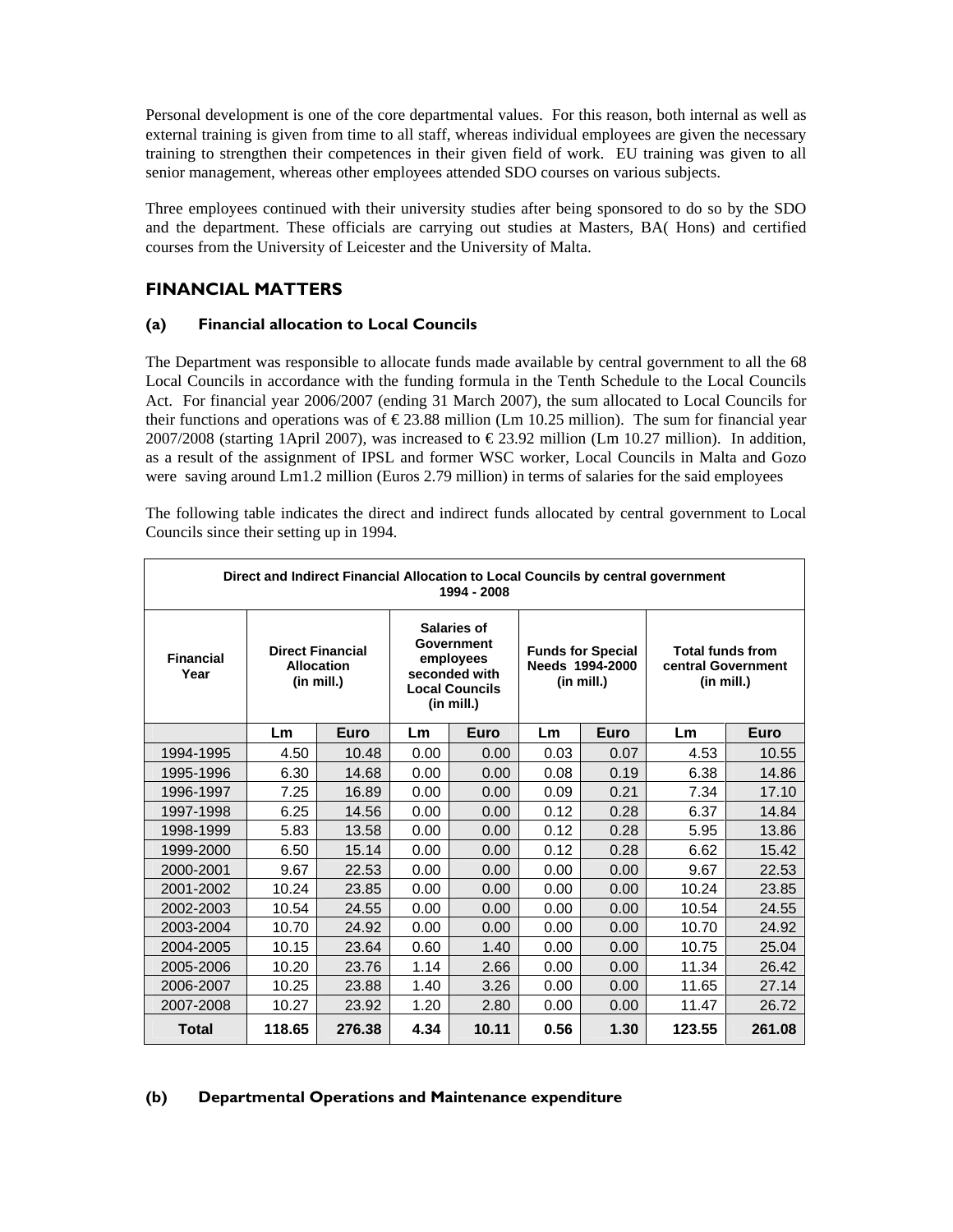In its efforts to curtail costs, for the fourth year running, by the end of the year, the Department managed to make cost savings of  $\epsilon$  22,638.88 (Lm 9,718.87) with respect to the operations and maintenance budget. This amounts to 9.3% of the voted budget. The overall cost savings made by the Department during 2007 amounted to  $\in$  66,351.90(Lm 28,484.87).

# DEPARTMENTAL SERVICES TO LOCAL COUNCILS

### (a) Approval of request for bank loans

During 2007, the Department processed requests by three Local Councils for the approval of a bank loan. The requests were from the Msida and Pembroke Local Councils for the construction of their respective administrative offices, and the Santa Lucija Local Council to enable it to buy the premises serving as its administrative offices. The requests were evaluated by the Department and after consultations with the Ministry of Finance, recommendations were made to the Minister responsible for local government and the Minister responsible for finance, to grant approval for these loans.

### (b) Human Resources

The Department is also responsible for the vetting of the procedure leading to the engagement of Local Council Executive Secretary. This is done in order to advise the Minister responsible for local government whether to endorse or not such an engagement. In those instances where the engagement is not possible for some justifiable reason, an Acting Executive Secretary is appointed by the Minister on the advice of the Department.

During 2007, 6 new Executive Secretaries were engaged in the Ghaxaq, Mosta, Pieta', Siggiewi, Sliema and Zejtun Local Councils. In 5 other Local Councils a Deputy Executive Secretary was appointed to carry out duties whenever the Executive Secretary could not do so. In addition, an Acting Executive Secretary was appointed in the San Gwann Local Council.

Also during this year the appointment of a new Executive Secretary for the Local Councils Association was approved.

The requests for redeployment of IPSL workers assigned with Malta Local Councils were evaluated and changes implemented by the LeGA (Local e-Government Agency) Committee composed of the Director (Local Government), the President of the Local Councils Association and the Head, Human Resources Section of the Department. During 2007, 135 IPSL employees were assigned with Malta Local Councils whereas 31 public officers formerly detailed with WSC Gozo were transferred on the Department's payroll and deployed with the 14 Gozo Local Councils.

# (c) Audit Matters

In collaboration with the National Audit Office (NAO), the Local Councils Association (LCA) and the Association of Local Council Executive Secretaries (ASKLM), the Local Councils Audit Procedures were amended to reflect new audit practices and regulations. These new procedures were explained to Mayors, Executive Secretaries and Council Accounts staff during an *ad hoc* seminar organised by the Department in conjunction with the LCA and the ASKLM.

# (d) Training to Council members and staff

In the second quarter of 2007, a Training Seminar was organised to all Local Council Executive Secretaries and Mayors on *Local Government Financial and Audit Legislation*. This seminar was a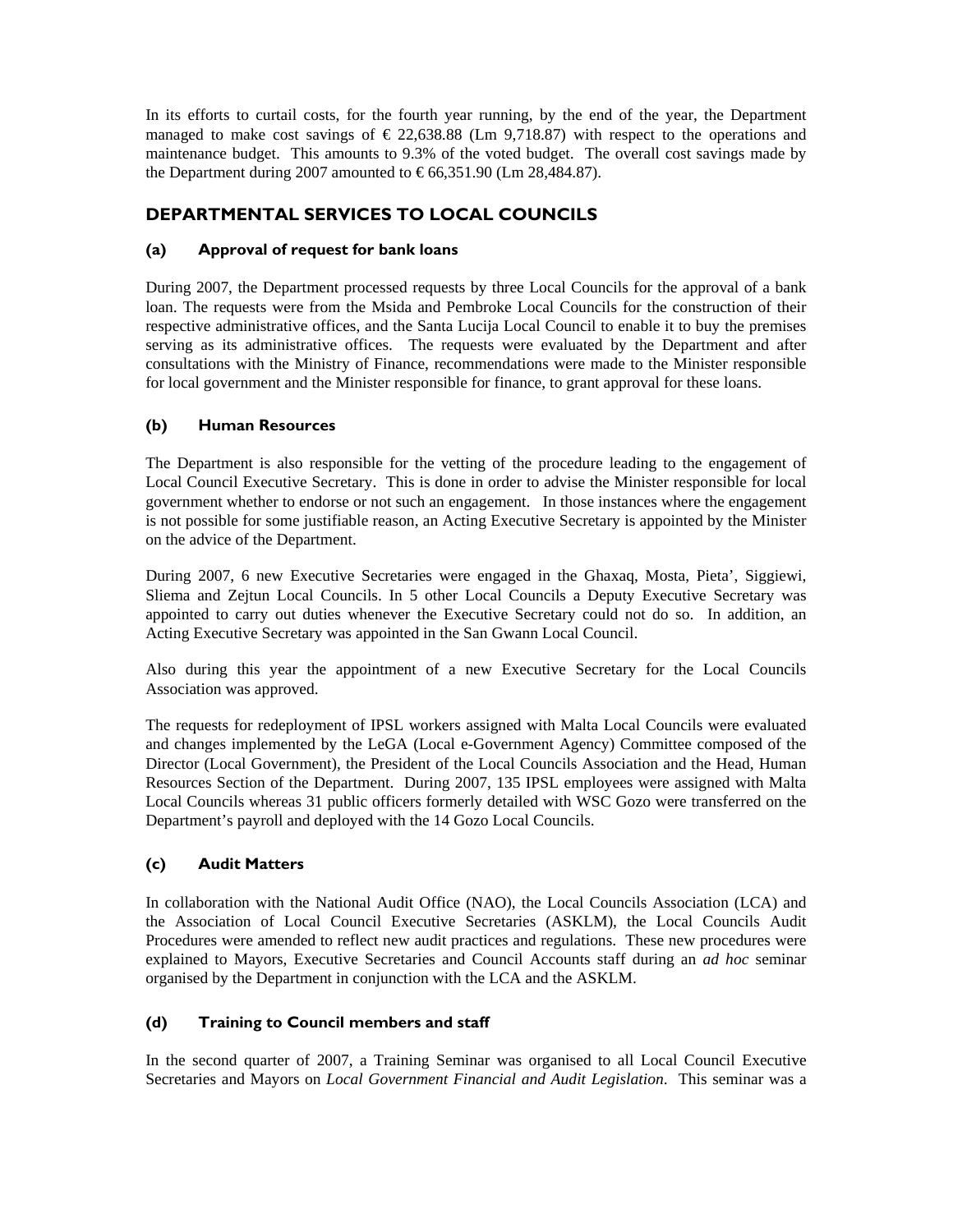success in terms of course content, the attendance of Mayors and Executive Secretaries, participation and the interest shown.

### (e) Euro Changeover

The Department was actively involved, as Euro Changeover Project Leader for local government, over the past two years. During the year under review, the Department coordinated a number of meetings with key stakeholders in order to monitor progress. In addition, a number of circulars were issued to all Local Councils as guidance. A Euro Councillor was also appointed in the majority of Local Councils to serve as a catalyst in his/her locality for the dissemination of information to local citizens.

The Department was also responsible to identify existing local government legislation that include currency as well as all electronic hardware and software that needed adjustments for the Euro conversion. The Department also facilitated arrangements with the Accounts software provider for the provision of services to all Local Councils with respect to the Euro conversion.

In conjunction with the NECC Information Officers, the NECC Public Sector Sectoral Committee, the LCA and ASKLM, information seminars were organised to all Local Council Executive Secretaries. This training programme was phased in two, one held in April and one in October 2007. In addition, a seminar on good practices experienced in Austria, was also facilitated in March in conjunction with the NECC whereby Euro Councillors and Executive Secretaries and another information seminar was held in April 2007.

# DELEGATION OF FUNCTIONS TO LOCAL COUNCILS

# (a) Local Enforcement (LES)

The Department was responsible for the co-ordination and provision of secretarial duties to the Local Enforcement System Committee (LESC) which was set up in October 2006 to manage the whole system of local enforcement (LES). During 2007 the LESC met an average of once a month. In addition, several meetings were held with the key local enforcement stakeholders, including the Chairmen and Authorised Officers of the 10 Joint Committees (9 in Malta, 1 in Gozo), the Police, the ADT, the Licensing and Testing Department, the LES electronic system service provider, and the Local Warden Agencies.

The functions and operations of the LESC included the evaluation and processing of applications by Local Councils for speed cameras and CCTVs, replies to queries by individuals and other entities, the issue of directives to LES Joint Committees, the preparation and publication of a Code of Ethics for Local Wardens, the formulation of a Code of Discipline for Local Wardens, and the review of the ETC modules for the Local Wardens training programme. With respect to Local Wardens the main objectives were: (a) to upgrade the status of the Local Warden position; and (b) to instil more discipline and ethical conduct in the performance of the functions and operations of Local Wardens.

### (b) Petitions Board

The Department manages the Registry, Board of Petitions. This Board was set up in January 2006 in terms of Legal Notice 414 of 2005, empowering the Board Member to determine a petition submitted by any person who is charged or about to be charged with a contravention. Until the end of 2007, the Petitions Board received *circa* 20,000 petitions, of which 12,000 were processed.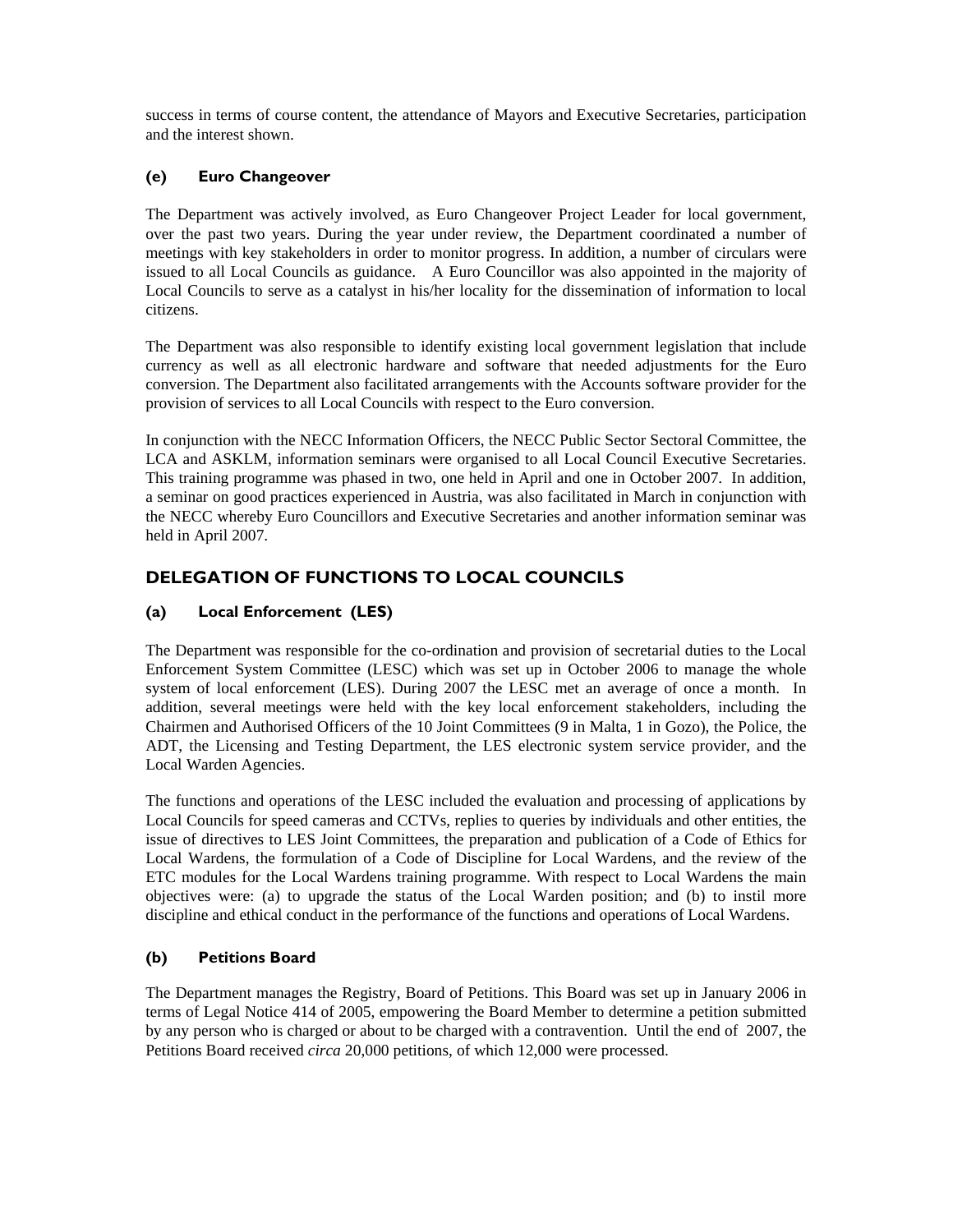Following a call for applications, towards the end of 2007, an officer-in-charge Registry, Board of Petitions was engaged. Also during this period, restructuring was done to three offices to house the Registry, including the archives of files.

# MONITORING OF LOCAL COUNCILS' FUNCTIONS AND OPERATIONS

One of the major roles of the Department is that of monitoring the functions and operations of Local Councils to ensure that these operate within the parameters of the law. During the year under review, our monitoring function resulted in identifying irregular payments by Local Councils and meting out the necessary punitive measures. During 2007 the Department effected deductions amounting to  $\epsilon$  34,479.39 (Lm 14,802) from several Local Councils for payments done not in accordance with the financial legislation, whereas 11 Councils had a total amount of  $\in$  11,395.29 (Lm 4,892) withheld for non submission of statutory documents. The Department also referred four cases of alleged breaches of a criminal nature to the Police for further investigation.

# FIELD SERVICES UNIT

The Field Services Unit of the Department carried out the following activities:

(a) Data inventory update was carried out in 40 localities.

(b) Inspections with respect to efficiency of services carried out by Local Councils were carried out in all the 68 Local Councils. These were compiled in reports that were tabled in the House of Representatives.

(c) The Field Services Unit was also involved in the provision of additional services to government and other entities, through the provision of data (eg financial allocation, measurements, locality inventories, etc) as well as the provision of locality maps.

# NEW LEGISLATION

### (a) Subsidiary Legislation

The Department was involved in the publication of eleven (11) subsidiary local government legislation. These included: Orders of Delegation of Administration of public property to Local Councils, regulations amending the Local Councils' Audit Procedures. the Local Councils' Financial Regulations and the Local Councils Human Resources Regulations, amendments to the First and Ninth Schedule to the Local Councils Act concerning respectively in the change in the coat-of-arms of Mosta and a change in the locality boundaries of San Gwann, amendment regulations adding more NGO's that can be given donations by Local Councils, regulations permitting the Department to charge fees for the provision of locality maps, and amendments to the Petitions Regulations enabling the suspension of all procedures before the Local Tribunal until a final decision on a petition is given by the Board Member.

# (b) Local Council Bye-Laws

During year under review five Bye-Laws proposed by Local Councils were approved by the Minister responsible for local government. These were: the Msida and Sliema Local Councils Control of Pigeons Bye-Laws, the Mgarr Local Council Camps and Vehicles at Gnejna Bay Bye-Laws, the Fgura Local Council Advertisements on Street Furniture Bye-Laws, and the Ta' Xbiex Loitering in Specific Streets in Ta' Xbiex Bye-Laws.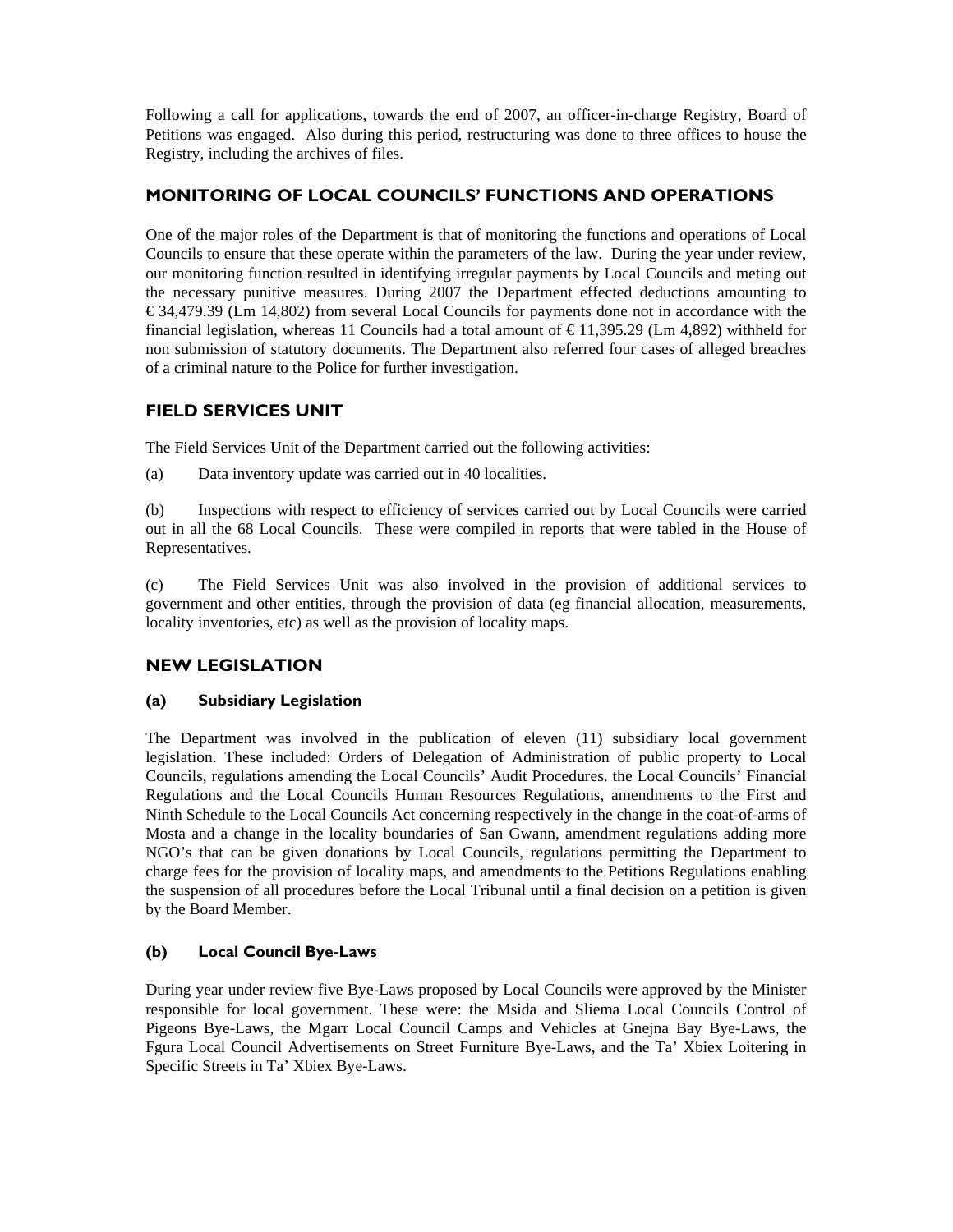The Mgarr Bye-Laws are innovative Bye-Laws that prohibit the installation of tents or the parking or placement of any vehicle on the sand at Gnejna Bay.

### CONSULTATION MEETINGS WITH STAKEHOLDERS

The Department carried out consultation meeting with the key stakeholders, namely the Local Councils Association and the Association of Local Council Executive Secretaries.

Consultation meetings were also held with other ministries, government departments, non government organizations and other entities. These included the Parliamentary Secretary within the Ministry for Justice and Home Affairs, the Office of the Ombudsman, the National Audit Office (NAO), the Ministry for Rural Affairs and the Environment (MRAE), the Minstry for Urban Development and Roads (MUDR), Ministry for Gozo, the Office of the Attorney General, the Police, Management and Personnel Office (MPO), Planning and Priorities Co-ordination Directorate (PPCD), Public Registry Department, the National Council for the Promotion of Equality between Men and Women (NCPE), the National Euro-Changeover Committee (NECC), the Malta Tourism Authority (MTA), MEPA, Enemalta Corporation, the Internal Audit and Investigations Directorate (IAID), the Local Enforcement System Joint Committees, the Management Efficiency Unit (MEU), MITTS, Datatrak Ltd, Kullegg Nazzjonali ghall-Ilsien Malti, Wasteserv Ltd, HSBC, the UHM and GWU, the Forum Malta fl-Ewropa (MFE), and the Protocal and Consular Services (Ministry of Foreign Affairs).

### INTERNATIONAL COMMITMENTS

#### Participation in International Seminars/Conferences/Meetings

During 2007 Department officials participated in international seminars and conferences as Malta representatives at the URBACT (EU Programme) Monitoring Committee and Council of Europe Steering Committee on Local and Regional Development and the Sub-Committee on Democratic Participation. In addition, the Director participated also at a Seminar held in The Hague on the EU Services Directive, the Forum on Local Democracy held in Sweden, and a High Level Meeting on Governance and the EU held in Portugal attended by senior state and local government officials responsible for regional and local government.

# OTHER INITIATIVES/ACTIVITIES

#### Support for Youth Councils initiative by National Youth Council

The Department actively supported and assisted the National Youth Council (KNZ) in setting up Youth Local Councils in several localities around Malta and Gozo. The Director attended several meetings with the KNZ, including an *ad hoc* seminar that promoted the setting up of new Youth Local Councils.

#### Participation as local partners in the EU EQUAL Project

The Department participated as local partner in the EQUAL Project. The objectives of this project are: to reach out to the inactive segment of the Maltese population, particularly women, and encourage them to be part of, remain and advance in the labour market by promoting the uptake of opportunities in different fields; and to effectively make use of role models that have improved their employment status after they have undergone training and/or sought employment to develop their career.